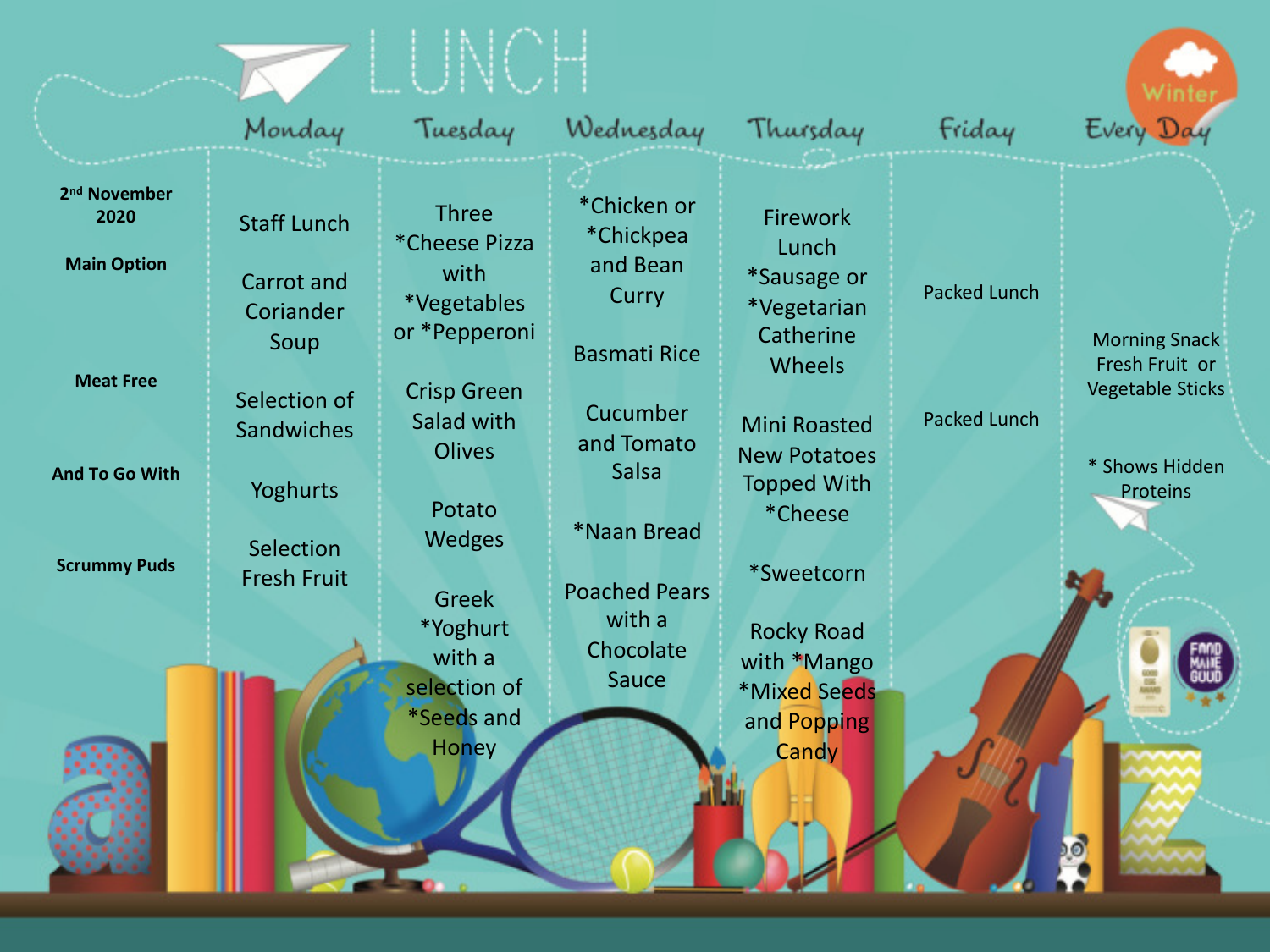|                                  | Monday                               | Tuesday                                  | Wednesday                                    | Thursday                                  | Friday              | Every Day                              |
|----------------------------------|--------------------------------------|------------------------------------------|----------------------------------------------|-------------------------------------------|---------------------|----------------------------------------|
|                                  |                                      |                                          |                                              |                                           |                     |                                        |
| 9 <sup>th</sup> November<br>2020 | *Vegetable and                       | *Beef or<br>*Vegetarian                  | *Vegetable and<br>*Green Lentil              | *Cod in Batter                            |                     | <b>Morning</b>                         |
| <b>Main Option</b>               | *Chickpea<br><b>Bolognaise</b>       | <b>Meatballs</b><br>In a Tomato<br>Sauce | Curry                                        | *Vegetable and<br>Lentil Burger           | <b>Packed Lunch</b> | <b>Snack</b><br><b>Fresh Fruit</b>     |
|                                  | *Wholemeal<br>Pasta                  | Couscous                                 | *Brown Rice                                  | Lemon<br>Mayonnaise                       |                     | Slice or<br>Vegetable<br><b>Sticks</b> |
| <b>Meat Free</b>                 | Tomato,<br><b>Cucumber and</b>       | Spinach and<br>*Paneer                   | <b>Naan Bread</b>                            | <b>Home baked</b><br><b>Potato Wedges</b> | <b>Packed Lunch</b> | * Shows                                |
| <b>And To Go With</b>            | <b>Basil Salad</b><br>*Grated Cheese | <b>Cheese Bake</b><br><b>Fine Green</b>  | Cucumber,<br>Mint and<br><b>Tomato Salsa</b> | <b>Carrot Batons</b>                      |                     | <b>Hidden</b><br>Proteins              |
|                                  | Courgette<br>*Honey Cup              | *Beans                                   | With *Pumpkin<br><b>Seeds</b>                | *Apple                                    |                     |                                        |
|                                  | Cakes                                | *Greek<br>Yoghurt                        |                                              | Crumble and<br>*Custard                   |                     |                                        |
| <b>Scrummy Puds</b>              |                                      | Honey and<br>*Mixed Seeds                | <b>Fresh Fruit</b><br>Salad                  |                                           |                     |                                        |
|                                  |                                      |                                          |                                              |                                           |                     |                                        |
|                                  |                                      |                                          |                                              |                                           |                     |                                        |
|                                  |                                      |                                          |                                              |                                           |                     |                                        |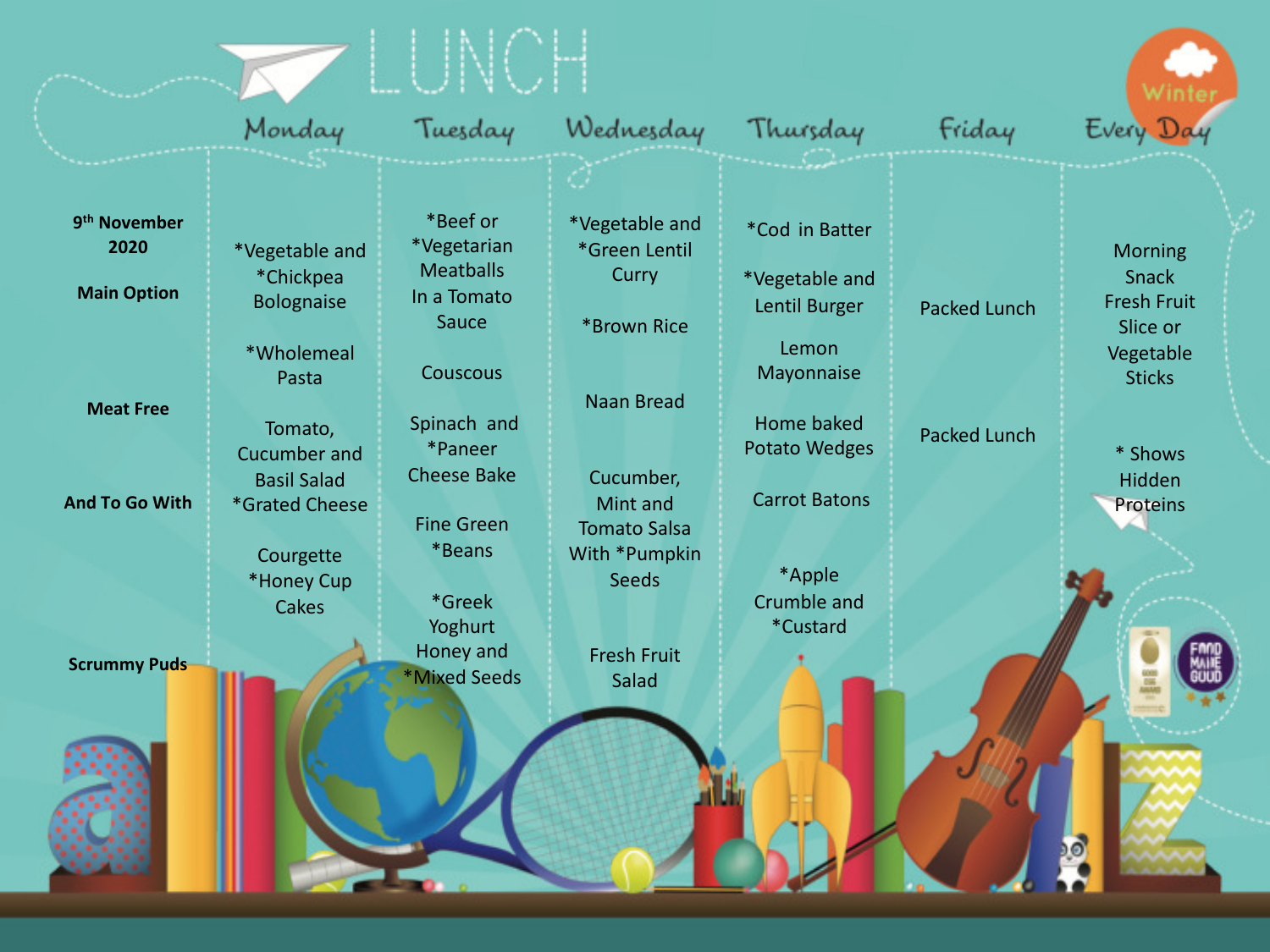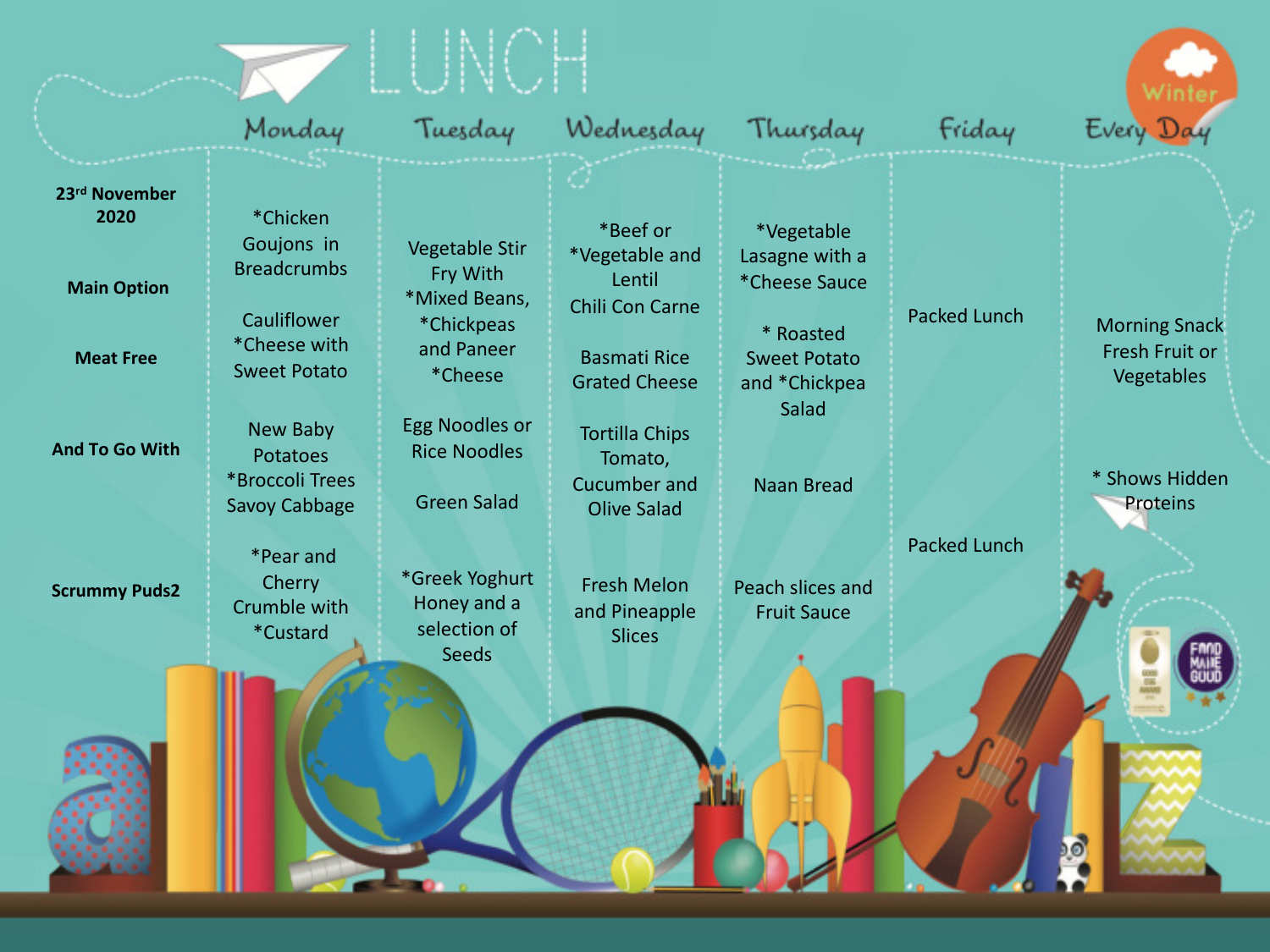|                                                        | Monday                                                            | Tuesday                                                      | Wednesday                                     | Thursday                                                                  | Friday              | Every Day                                                                       |
|--------------------------------------------------------|-------------------------------------------------------------------|--------------------------------------------------------------|-----------------------------------------------|---------------------------------------------------------------------------|---------------------|---------------------------------------------------------------------------------|
| 16 <sup>th</sup><br>November2020<br><b>Main Option</b> | *Mixed Bean<br>and Pasta Bake<br>with Sundried<br>Tomatoes with a | *Sausage or<br>*Vegetable<br><b>Plait In Puff</b><br>Pastry  | <b>Home Baked</b><br>*Jacket Potato<br>*Tuna  | Wellness<br><b>Morning Break</b><br>*Hot Chocolate<br>and<br>*Veg Brownie | <b>Packed Lunch</b> | <b>Morning Snack</b><br><b>Fresh Fruit Slices or</b><br><b>Vegetable Sticks</b> |
| <b>Meat Free</b>                                       | Garlic<br><b>Breadcrumb</b><br><b>Topping</b><br>*Grated Cheese   | <b>Tomato Sauce</b><br><b>Roasted New</b><br><b>Potatoes</b> | Mayonnaise<br>*Grated<br>Cheese               | *Cod Fish<br><b>Fingers</b><br>*Vegetable                                 | <b>Packed Lunch</b> | * Shows Hidden<br><b>Proteins</b>                                               |
| <b>And To Go With</b>                                  | <b>Carrot Batons</b><br>and<br>* Garden Peas                      | <b>White Cabbage</b><br>and<br>*sweetcorn                    | *Hot Five Bean<br>Salad<br><b>Mixed Fruit</b> | Pasta Bake<br><b>Garlic Bread</b><br><b>Oven Baked</b><br>Chips           |                     |                                                                                 |
| <b>Scrummy Puds</b>                                    | <b>Fruit Sponge</b><br>with Honey and<br>*Mixed Seeds             | *Greek Yoghurt<br>with Honey and<br>a selection of           | Crumble<br>*Custard                           | *Fine Green<br><b>Beans</b>                                               |                     |                                                                                 |
| One<br><b>Week</b>                                     |                                                                   | <b>Seeds</b>                                                 |                                               | <b>Fruit Jelly</b><br>with Mixed<br><b>Berries</b>                        |                     |                                                                                 |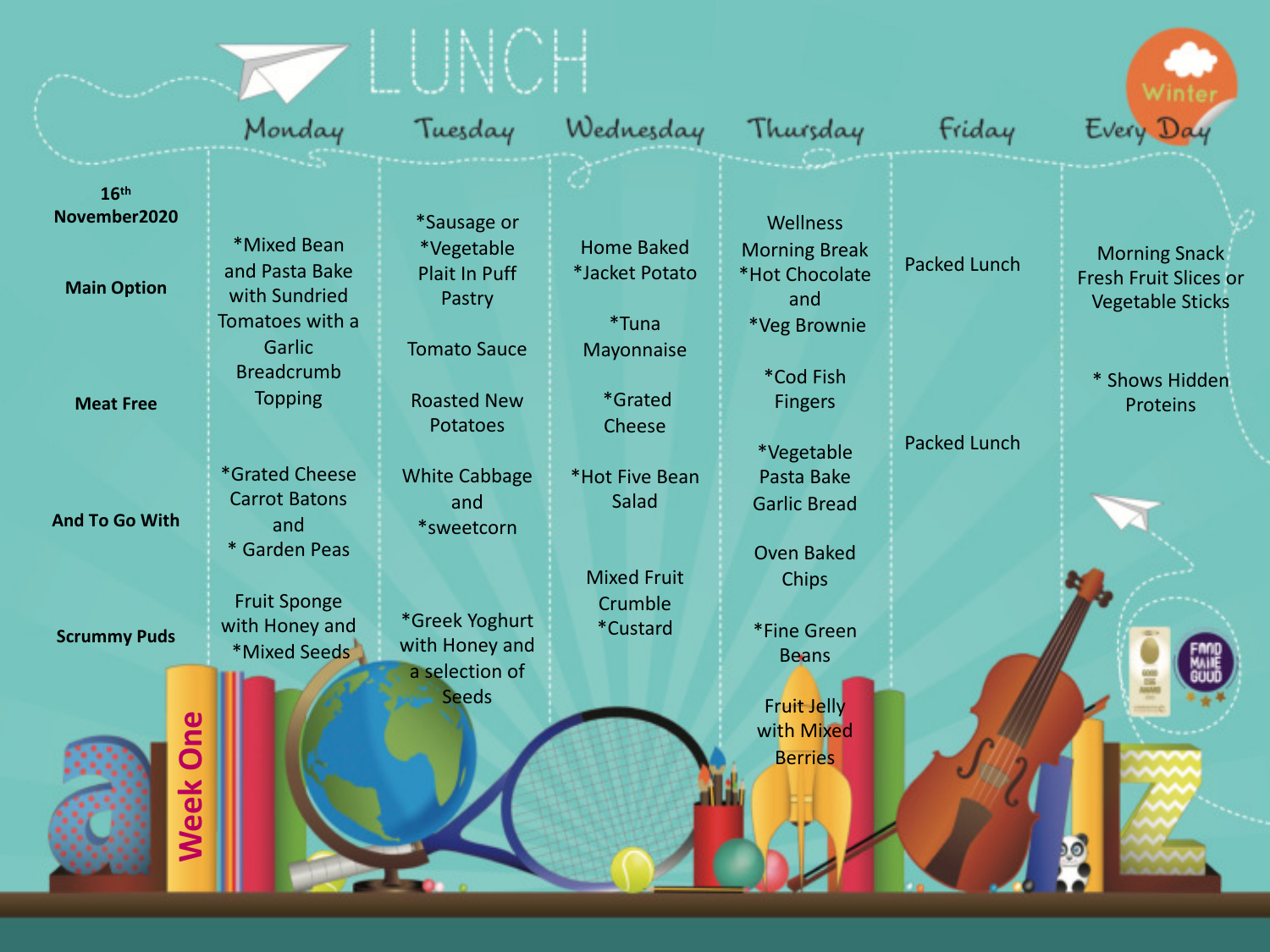|                                   | Monday                                         | Tuesday                                                   | Wednesday                                           | Thursday                                                       | Friday              | Every Day                                         |
|-----------------------------------|------------------------------------------------|-----------------------------------------------------------|-----------------------------------------------------|----------------------------------------------------------------|---------------------|---------------------------------------------------|
| 30 <sup>th</sup> Novenber<br>2020 | *Cod Fish Fingers<br><b>Tomato Sauce</b>       | <i><b>*Three Cheese</b></i><br>Pizza With                 | * Vegetable<br>and<br>*Chickpea                     | *Roast Lamb                                                    | <b>School Fair</b>  |                                                   |
| <b>Main Option</b>                | Vegetable and<br>*Lentil Pasta Bake            | *Pepperoni<br><b>or</b><br>Vegetable<br><b>Topping</b>    | <b>Korma Curry</b><br><b>Basmati Rice</b>           | *Five Bean<br>Vegetable<br><b>Stir Fry</b>                     | <b>Packed Lunch</b> | <b>Morning Snack</b><br><b>Fresh Fruit Slices</b> |
| <b>Meat Free</b>                  | <b>Oven Baked Chips</b><br><b>Carrot Discs</b> | *Mixed Green<br><b>Salad With</b><br><b>Beans</b>         | Cucumber and<br><b>Tomato Salsa</b>                 | *Mini Roast<br><b>Potatoes</b><br>*Yorkshire<br><b>Pudding</b> |                     | or Vegetable<br><b>Sticks</b>                     |
| <b>And To Go With</b>             | *Greek Yoghurt<br><b>Berry Sauce</b>           | <b>Tomato and Olive</b><br>Salad with<br><b>Basil Oil</b> | *Naan Bread                                         | Gravy<br><b>Mixed</b><br>Vegetables                            | <b>Packed Lunch</b> | * Shows Hidden<br><b>Proteins</b>                 |
| <b>Scrummy Puds</b>               |                                                | and<br>*Pumpkin Seeds<br><b>Fresh Fruit Salad</b>         | Seasonal<br><b>Sliced Fruit</b><br><b>Selection</b> | *Roast Parsnips<br>in Honey<br><i><b>*Peach Slices</b></i>     |                     |                                                   |
| One<br><b>Week</b>                |                                                |                                                           |                                                     | and Winter<br><b>Berry Sauce</b>                               |                     |                                                   |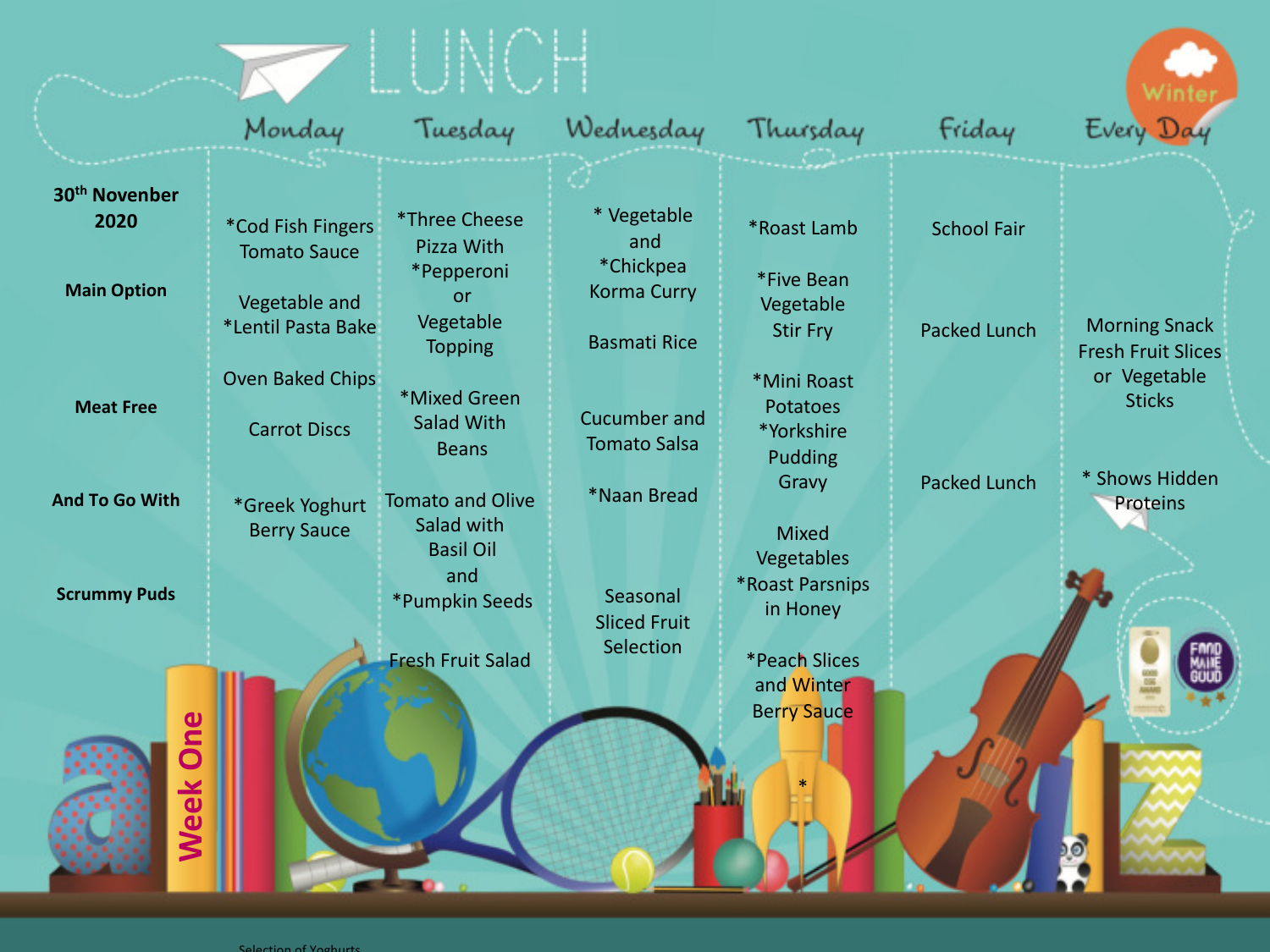|                                                        | Monday                                                                            | Tuesday                                                          | Wednesday                                                       | Thursday                                                                             | Friday              | Every Day                                                                           |
|--------------------------------------------------------|-----------------------------------------------------------------------------------|------------------------------------------------------------------|-----------------------------------------------------------------|--------------------------------------------------------------------------------------|---------------------|-------------------------------------------------------------------------------------|
| 7 <sup>th</sup> December<br>2020<br><b>Main Option</b> | Vegetable<br>and Lentil<br>Spaghetti                                              | Vegetable and<br>*Chickpea<br>Moroccan<br>Chilli                 | *Cod in Batter                                                  | *Roast Chicken<br>with Honey<br>and Rosemary                                         | <b>Packed Lunch</b> |                                                                                     |
| <b>Meat Free</b>                                       | Bolognaise<br><b>Penne Pasta</b><br><b>Fine Green</b><br>*Beans<br>*Carrot Batons | <b>Basmati Rice</b><br>Tomato and<br>Cucumber<br>Salsa with Mint | Oven Baked Chips<br>*Hot Five Bean<br>Salad<br>*Vegetable Bites | *Pizza with<br>Roast<br>Vegetable<br>topping<br><b>Mini Roast</b><br><b>Potatoes</b> | <b>Packed Lunch</b> | <b>Morning Snack</b><br><b>Fresh Fruit Slices</b><br>or Vegetables<br><b>Sticks</b> |
| <b>And To Go With</b>                                  | *Greek                                                                            | <b>Tacos</b><br>*Mixed Berry                                     | <b>Tomato Sauce</b><br>*Banana and                              | *Fine Green<br><b>Beans</b>                                                          |                     | * Shows Hidden<br>Proteins                                                          |
| <b>Scrummy Puds</b>                                    | Yoghurt<br>Honey and a<br>Selection of<br>*Seeds                                  | Sponge with a<br><b>Fruit Sauce</b>                              | Chocolate<br>Flapjack                                           | Watermelon<br>and Pineapple<br><b>Slices</b>                                         |                     |                                                                                     |
| One<br><b>Week</b>                                     |                                                                                   |                                                                  |                                                                 |                                                                                      |                     |                                                                                     |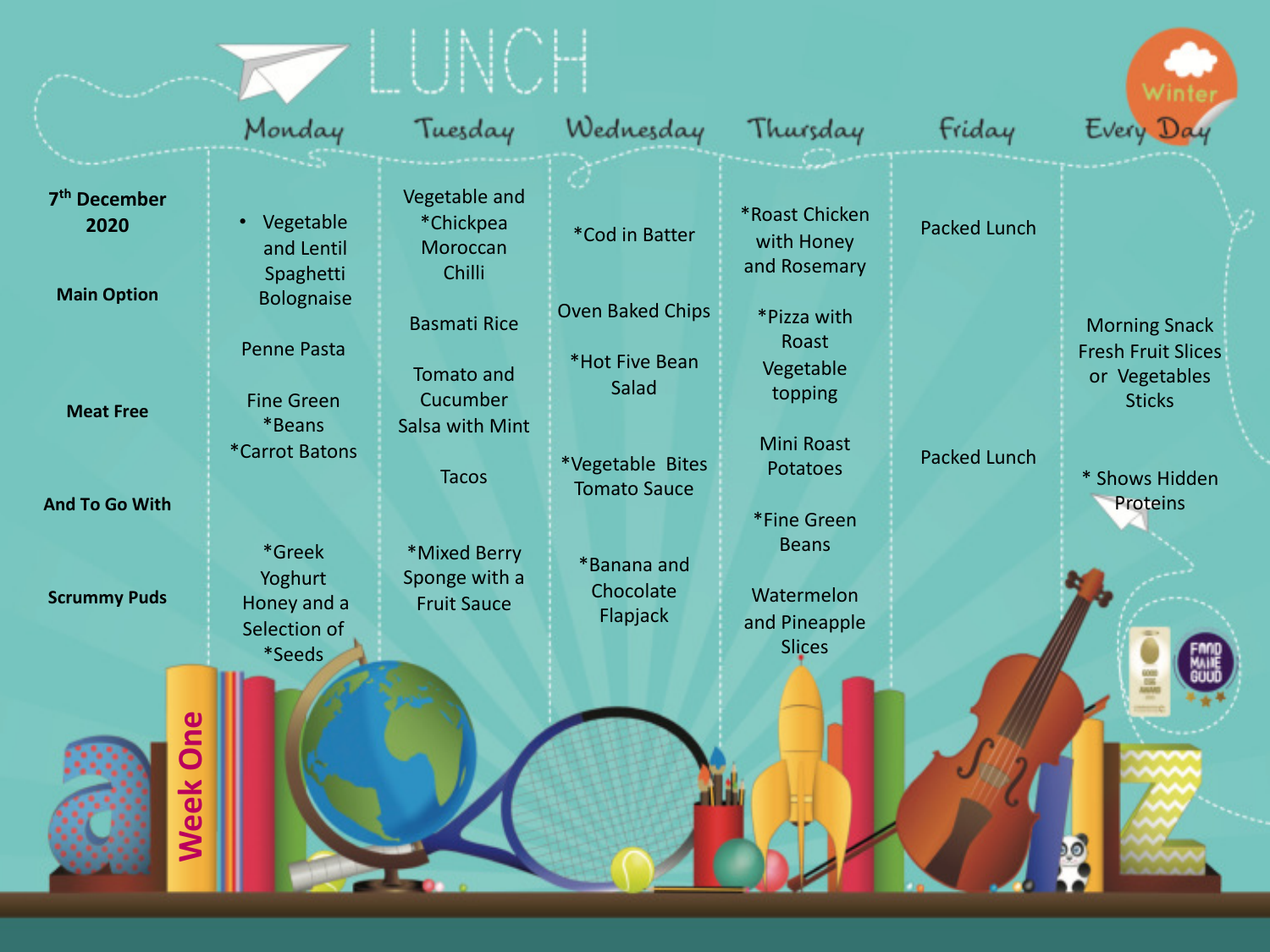